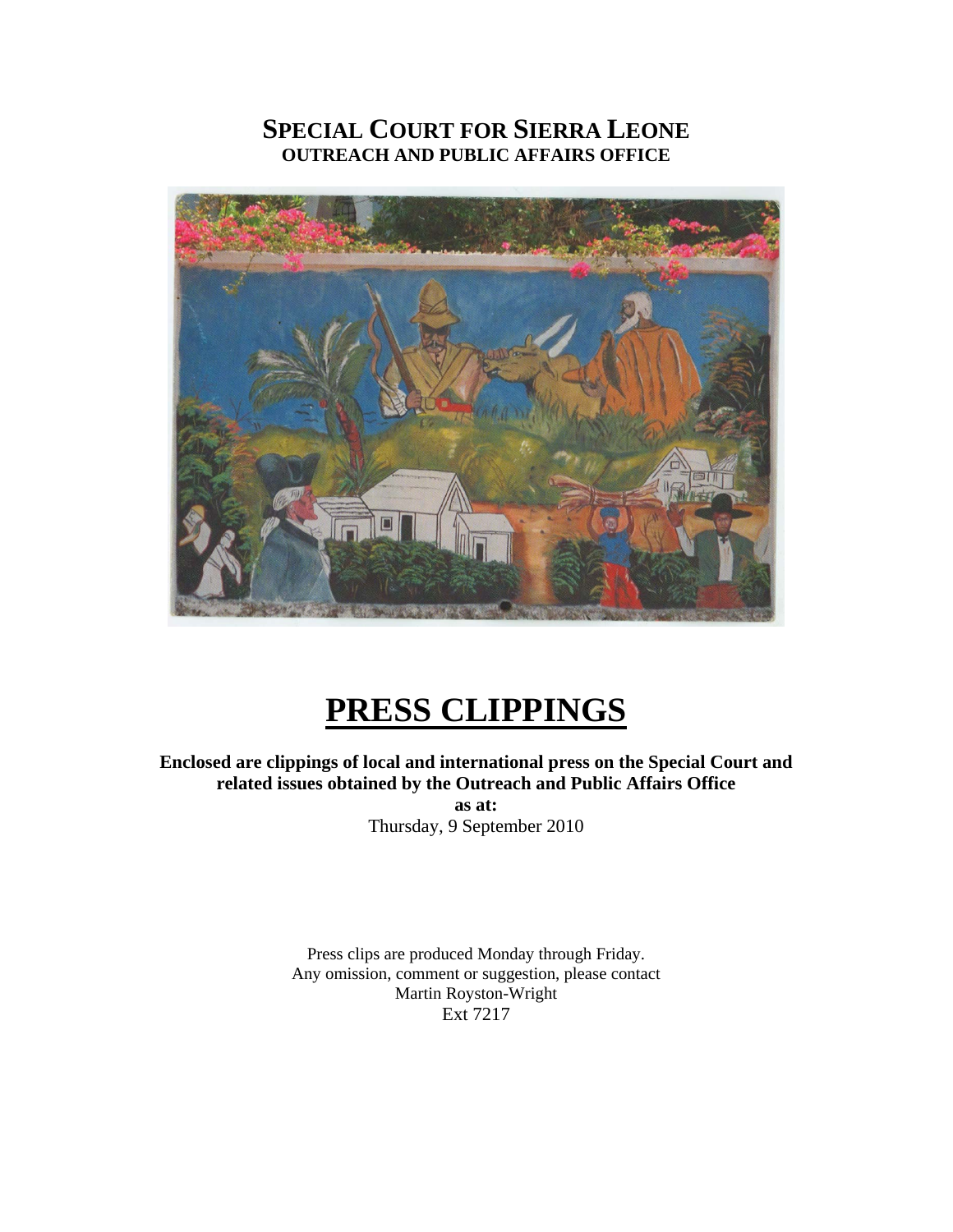| ٦ |   |         |  |
|---|---|---------|--|
|   | ٠ | I<br>۰, |  |
|   |   |         |  |
|   |   |         |  |

| <b>Local News</b>                                                |           |  |  |  |  |
|------------------------------------------------------------------|-----------|--|--|--|--|
| 'War Don Don': Issa Sesay Glamorized / The Torchlight            | Page 3    |  |  |  |  |
| War Victims Benefit From NaCSA Skills Training / The New Citizen |           |  |  |  |  |
| "I Have Resigned My Job" Sierra Leone's/ Standard Times Online   |           |  |  |  |  |
| <b>International News</b>                                        |           |  |  |  |  |
| DCT-008 Concludes His Evidence / Charlestaylortrial.org          | Pages 6-7 |  |  |  |  |
| UNMIL Public Information Office Media Summary / UNMIL            |           |  |  |  |  |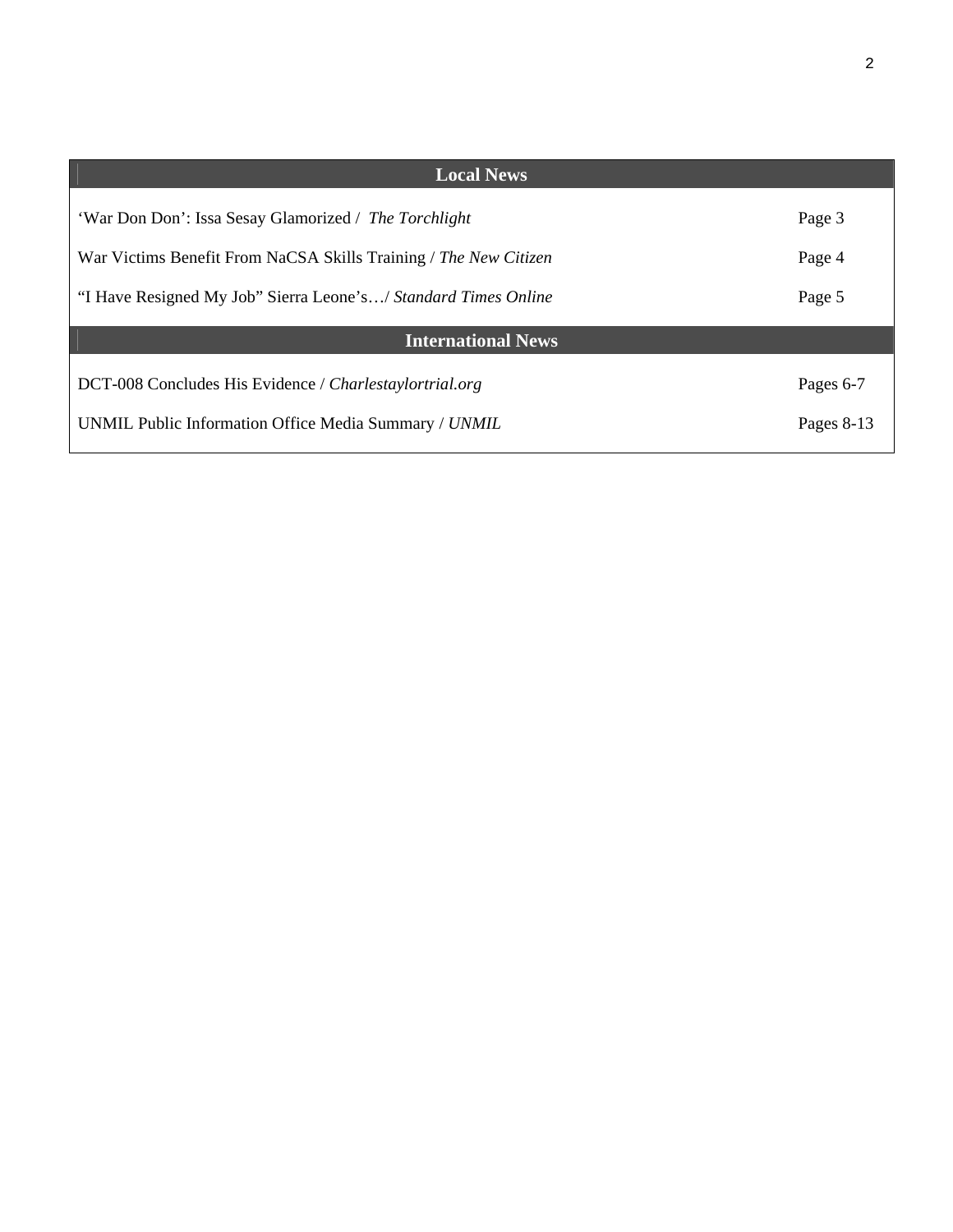# **'War Don Don': Issa Sesay Glamorized**

Movie On Special Court Trial Out

Synopsis: From 1991 to 2001, the RUF fought to overthrow the ruling government of Sierra Leone. In 2003, after the end of the war, the United Nations and the government of Sierra Leone spent more than \$200 million building a Special Court to seek justice and reconciliation, setting up the world's first international war crimes "hybrid tribunal."

Three years in the making, WAR **DON DON** draws on unprecedented access to the inner workings of the defense and prosecution in Issa Sesay's trial, including access to Sesay himself, exploring the contradictions of a man who dealt in blood diamonds, commanded child soldiers and was blamed for mass atrocities against civilians, while also being credited by some with single-handedly ending the war.

The prosecution, led by Stephen Rapp (who was recently appointed Ambassador-at-Large for War Crimes Issues by President Obama), argues that the trial is supposed to assess the guilt of those at the top, who routinely turned a blind eye to the misdeeds of men under their command. Wayne Jordash, Sesay's lead defense lawyer, counters that his client was an uneducated young man who was coerced into fighting.



Moreover, he says, "Any process which isn't prepared to examine itself is fundamentally flawed. You [the Special Court] have such an impetus towards convicting everybody before the Court, and that doesn't lend itself to a truthfinding process." Saying that he believes the Special Court has an important place, Sesay offers his own version of the war.

While the trial is underway in Sierra Leone's capital of Freetown, the Outreach Group of the Special Court visits rural communities to answer questions and show videotape of the proceedings. While some people feel the trial is positive and a step towards the country's reconciliation, others are angry, believing some of the millions of dollars it cost to build the Special Court would have been better allocated to citizens to alleviate the immediate damage of the war.

During the trial, the prosecution has former RUF soldiers testify against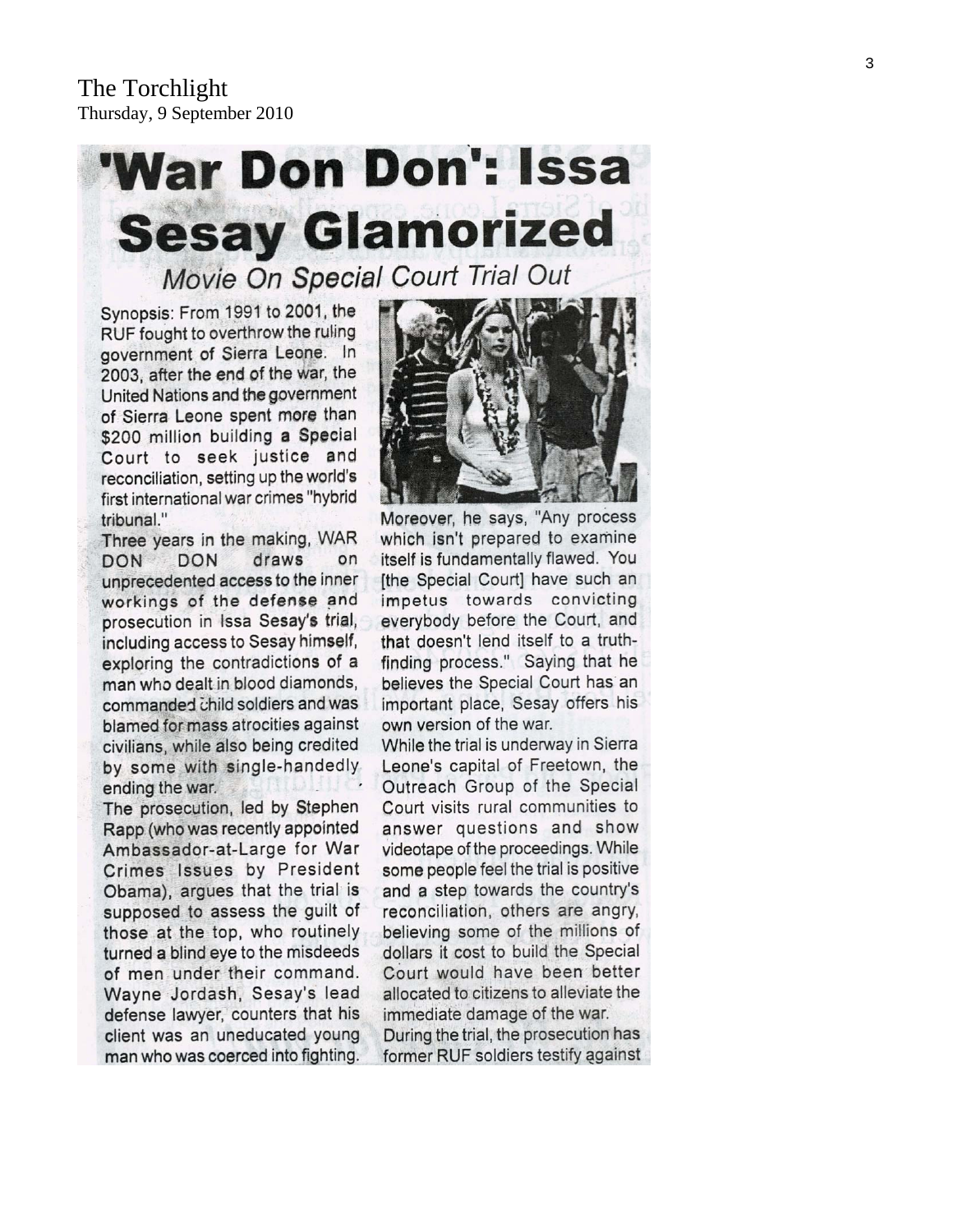# nefit Fr **By Abu Kalokoh**

the National Commission for Social Action (NaCSA), last Monday commenced skills - training in various vocations, for female victims across the country, under the Reparation Programme.

The training which is being provided by contracted vocational intuitions, and is funded by the United Nations Trust Fund for Women through UNIFEM, targets 650 female victims, who will acquire livelihood enhancing skills in areas such as tailoring, driving, computer literacy, agriculture, gara tie- dyeing, etc. These women, mostly between the age of 20 and 40yrs, were rendered vulnerable and destitute as a result of human rights violations endured during the Sierra Leone conflict, and the training is intending to empower them, to be self-reliant, live productive lives and take care of their dependants.

Addressing trainers and trainees during a meeting held at NaCSA headquarter on Monday 6<sup>th</sup> September, the Programme Manager for the Reparation

Programme, Amadu Bangura, pointed out that the training is in fulfillment of the TRC's recommendation for restoring the dignity of victims of the conflict, by empowering them through capacity building that will enable them to rebuild their lives. He said that this is the first phase of what they hope will be an ongoing exercise until all eligible war victims have acquired training in livelihood enhancing skills to be self reliant.

NaCSA's Western Area Coordinator, Osman Jalloh, called on the victims to take the training seriously as it is an opportunity for them to turn their lives around for the better. He said they were not selected based on luck, but on their vulnerability, and it is now up to them to take control of their destiny.

NaCSA's Commissioner, Saidu Conteh Sesay, admonished the trainers to consider their engagement not as a contractual one but as a moral one, as they are dealing with fellow Sierra Leoneans who have gone through traumatic experiences. He said they have an opportunity to contribute to peace building by rebuilding the lives of victims and help promote reconciliation. Commissioner Sesay also called on them to be particular sensitive to the special needs of these victims as the trainers can also contribute to the healing process.

The training is expected to last from three to six months, after which beneficiaries will be given \$500 (Five hundred Dollars) each, as a start up grant for small-scale income generating activities.

The Sierra Leone Reparations Programme is a key recommendation of the Truth and Reconciliation Commission (TRC) It is predicated on the right to reparations for the harm caused during the eleven years civil war in Sierra Leone on five categories of civilian victims specifically identified in the TRC report of October 2004- amputees, severely war wounded, victims of sexual violence, war widows and child victims. The focus of the programme is to address the emerging needs of the severely war affected whilst for the majority it is based on victim empowerment, through livelihood support programme tailored to individual needs.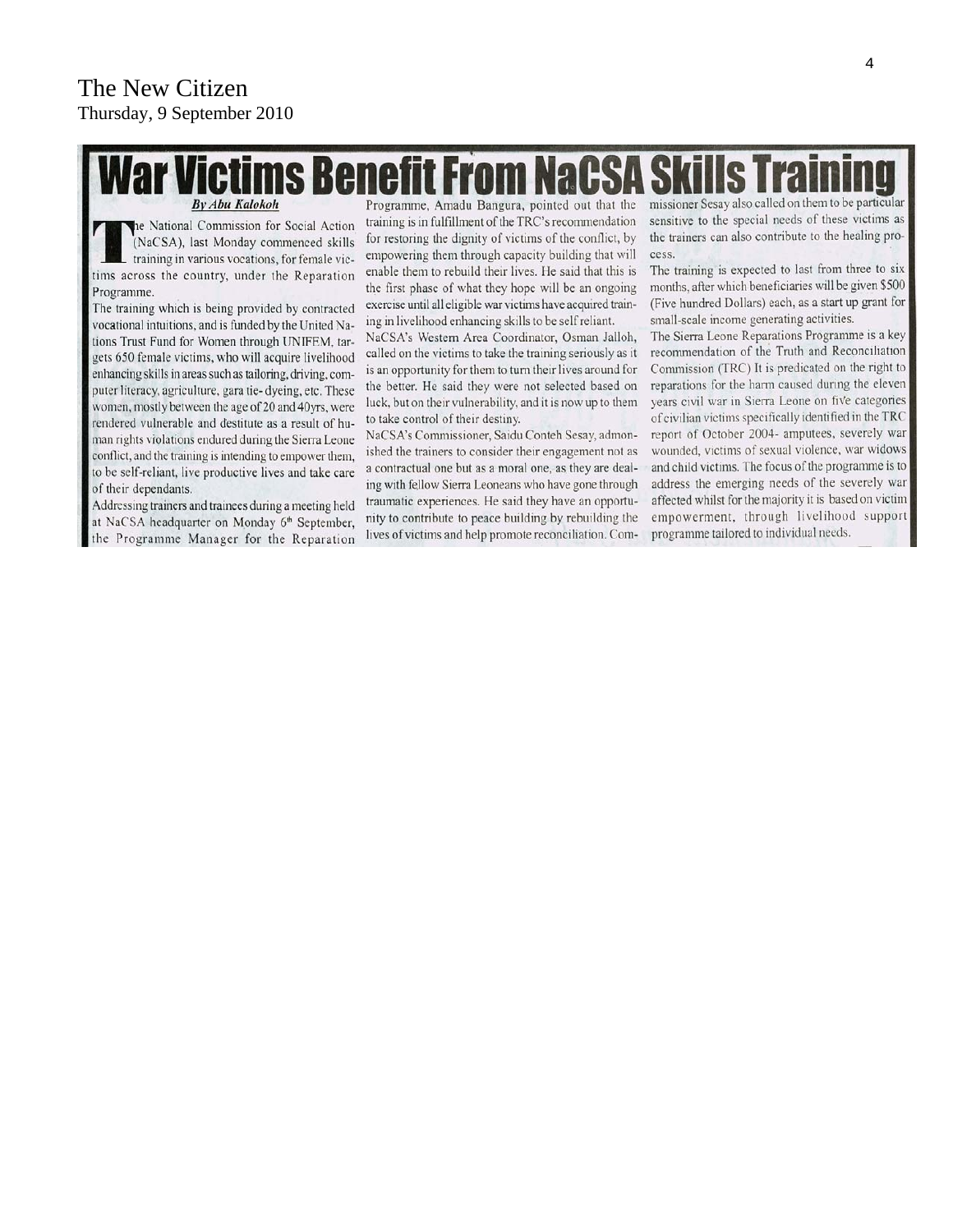# Standard Times Online

Wednesday, 8 September 2010

#### **"I Have Resigned My Job" Sierra Leone's New Anti Corruption Boss Says**



*New Anti Corruption Boss Joseph Kamara...Has Promised To Do A Good Job*

Joseph Kamara, President of the Sierra Leone Bar Association a professional legal body has tendered his letter of resignation to the association's Secretary General at the Secretariat Office on Bathurst Street. Mr. Kamara, up to the time of his resignation was loved by the membership of the association. His letter of resignation from the association takes effect after four weeks and was submitted to the Secretary General on Monday  $6<sup>th</sup>$  September, 2010.

It would be recalled that some four weeks back, His Excellency Dr. Ernest Bai Koroma nominated Mr. Kamara for the position of Commissioner of the Sierra Leone's Anti Corruption Commission, following the

resignation of Lawyer Abdul Tejan Cole. On Monday this week the nominee appeared before the Appointments Committee in Parliament where he was interviewed on a number of areas including the position for which he was nominated. The Committee, according to a member was pleased with his performance and will be forwarded anytime to the general body with a detailed report about his performance for a unanimous approval and endorsement to be made before taking up office.

Mr. Joseph Kamara is a professional lawyer with vast experience in prosecuting. He worked at the Law Officers Department and rose to the rank of Principal State Counsel and left to pursue an MA Programme in Law in the United States of America in addition to a long list of diplomas and other qualifications. While in the United States of America, Mr. Kamara had made several presentations of legal papers in conferences held at the Washington District of Columbia and other states in the United States of America, United Kingdom and Canada.

 With his experience, exposure and qualifications Mr. Kamara was offered a job at the Special Court for Sierra Leone, and his outstanding performance left his superiors with no alternative but to promote him to the position of Deputy Prosecutor of the Special Court. On Monday  $6<sup>th</sup>$  September, 2010 Mr. Kamara tendered his letter of resignation to the Sierra Leone Bar Association. Asked why he resigned his position as President of the Bar Association he said "I have to do that, not only on principles, but to prevent what could be seen as a "conflict off interest."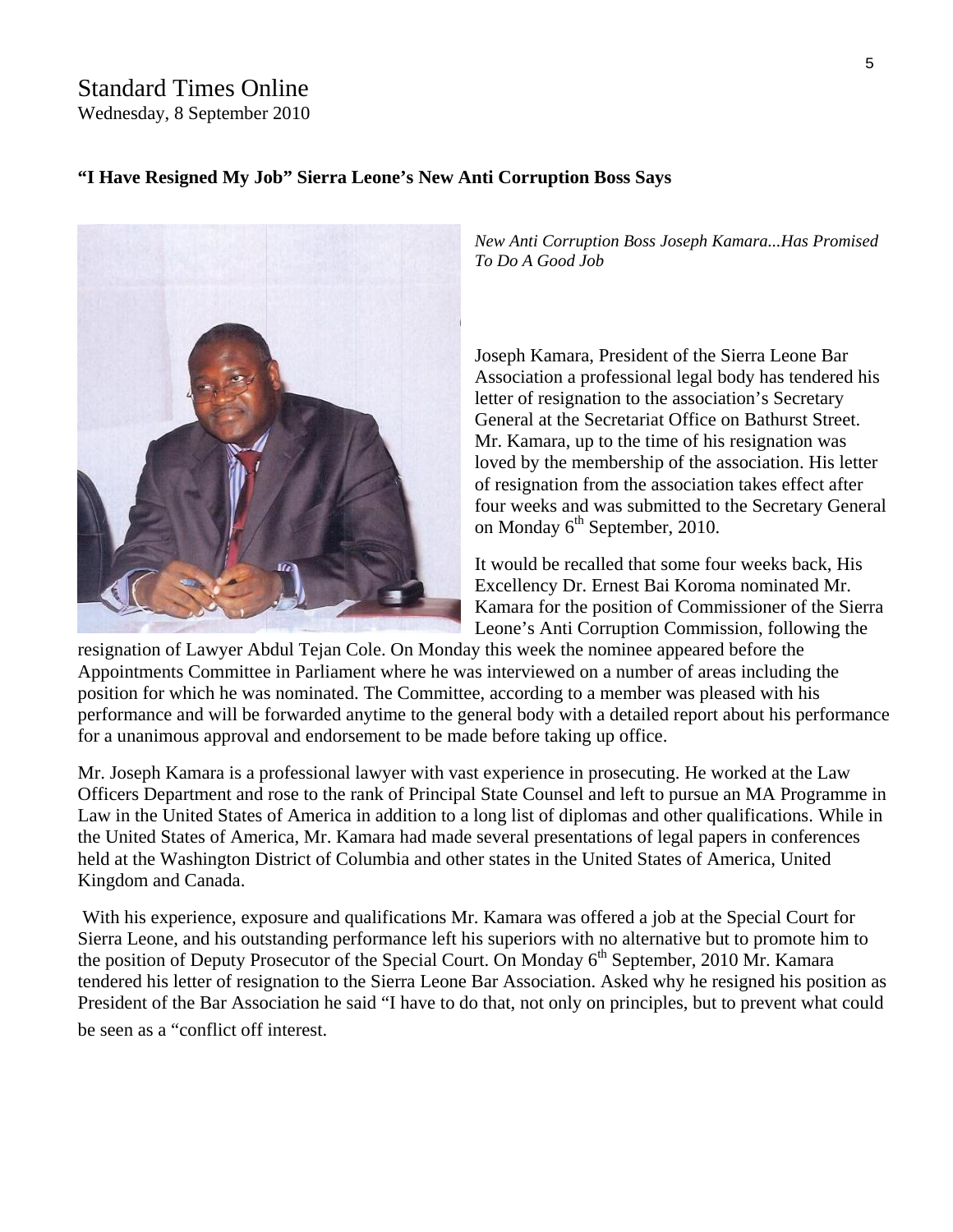# Charlestaylortrial.org (The Hague)

Wednesday, 8 September 2010

#### **Liberia: DCT-008 Concludes His Evidence**

Alpha Sesay

Today, DCT-008, the 20th defense witness who could possibly be the final witness to give oral evidence in the Charles Taylor trial, concluded his evidence.

The witness was re-examined by defense lawyers for the former Liberian president, who is on trial for allegedly supporting Revolutionary United Front (RUF) rebels during the 11 year civil conflict in Sierra Leone, which saw the commission of heinous crimes, including rape, murder, and amputations against the civilian population of the country.

Prosecutors allege that Mr. Taylor provided arms and ammunition to RUF rebels in Sierra Leone in exchange for Sierra Leone's blood diamonds, a relationship that prosecutors say formed the basis of a campaign of terror against the civilian population of Sierra Leone. Mr. Taylor has denied these allegations, telling the court that members of his security apparatus in Liberia could have had dealings with the Sierra Leonean rebels without his knowledge.

In his testimony for Mr. Taylor, DCT-008 has supported Mr. Taylor's assertions, particularly through testifying that Special Security Services (SSS) Director Benjamin Yeaten had a special friendship with RUF commander Sam Bockarie, and this friendship formed the basis of the support that the RUF received from Liberia. Mr. Taylor, the witness has maintained, did not have knowledge of such a relationship.

As defense lawyers re-examined him today, DCT-008 tried to clarify some issues that had come up during his cross-examination by prosecutors.

The witness clarified issues relating to the use of various floors of the Executive Mansion in Liberia while Mr. Taylor was president. During his cross-examination, prosecutors suggested to him that Mr. Taylor used the the 8th floor of the Executive Mansion to coordinate operations with RUF rebels in Sierra Leone. The witness denied this, saying that Mr. Taylor never lived on the 8th floor.

Explaining what he knew about the 8th floor, DCT-008 said, "On the 8th floor, that was where the presidents, starting from [William] Tolbert to [Samuel] Doe, they had their residence there but during the war, we were told that the place was ransacked and all the things that were there were looted by ECOMOG [Economic Community of West African States Monitoring Group]."

"According to the story that I heard for the Mansion, it happened that when they [ECOMOG] were in control of Monrovia, they were in control of the Mansion, and so they used that opportunity to loot the place so nobody could see them," the witness added.

He said that while he knew that Mr. Taylor moved into his White Flower residence in early 1999, he did not know where the former president lived between 1997 to late 1998.

He "however never heard that the president Taylor resided on the 8th floor."

The witness explained that the 7th floor housed radio communications equipment and the 6th floor was the presidential kitchen. He said he never heard that the SSS used the 5th floor of the Mansion for radio communications.

The witness also tried to clarify issues relating to the use of the word "principal" in radio communications. According to a previous prosecution witness, the language used by radio operators whenever RUF commanders wanted to talk to Liberian officials was "my principal wants to talk to your principal." DCT-008 has said in his testimony that radio operators used the word "master" rather than "principal" as the latter could have made it easy for people monitoring the communications to know what was going on.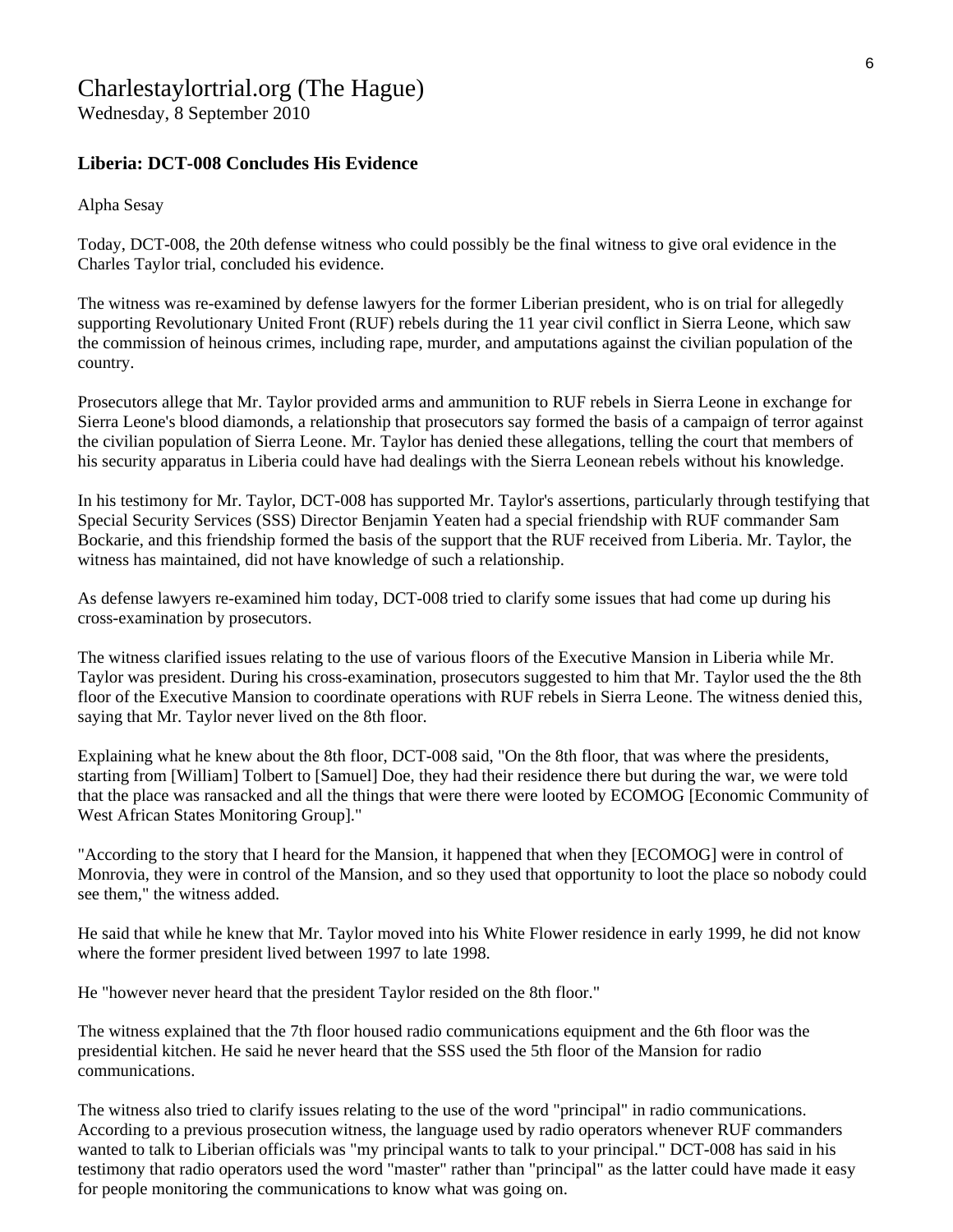When asked to tell the court why they used "master" rather than "principal," the witness explained, "The reason was that the term principal, even within the Government of Liberia radio communications system, we referred to the commander of certain radio stations as principal and the term principal in Liberia means head of an institution."

"So if the term principal is used, anybody who had been listening on the Government of Liberia side will know that there is an operator on the Liberian side and the Sierra Leone side."

When he was responding to questions from the judges, the witness discussed the arms purchase that SSS Director Mr. Yeaten undertook for the RUF.

Justice Richard Lussick asked the witness that when "Benjamin Yeaten sent people to buy arms and ammunition from the LPC [Liberian Peace Council] and ULIMO [United Liberation Movement for Democracy in Liberia], where did he get the money from?"

In response, the witness said, "I did not say he sent men to buy arms from the LPC or ULIMO. I said those areas were controlled by LPC and ULIMO. To answer your question, I don't know where he got the money."

The witness has said that Mr. Yeaten's radio operators communicated regularly with RUF radio operators and such contacts were not known by other radio operators working for the Liberian government.

Justice Lussick therefore asked the witness whether he used to monitor other calls made by other radio operators.

"As a radio operator, provided I stand on the frequency, I could monitor any calls...any operator could do that, even during the war, LURD [Liberians United for Reconciliation and Democracy] used to monitor our communications and we used to do the same," he said.

He agreed with Justice Lussick that he would not know if somebody else was monitoring his communications.

As SSS Director Mr. Yeaten has taken center stage in this trial as the main person who was in contact with RUF rebels and having worked as a radio operator for Mr. Yeaten, Justice Teresa Doherty asked the witness whether Mr. Yeaten is still alive.

"I don't know, since he left Liberia in 2003, I have not got any information about him...I do not know whether he is alive and even if he is alive, I do not know where he is now."

Earlier in the week, defense lawyers indicated that DCT-008 might be the final witness to give oral testimony as a defense witness for Mr. Taylor. As the witness concluded his testimony today, the judges asked defense lawyers whether they had anything to say about the conclusion of their case. Defense counsel for Mr. Taylor, Terry Munyard, addressed the court on this and told the judges that the defense wants the court to have a status conference on Monday next week. Before the status conference, the team will meet with Mr. Taylor and get instructions from him on the way forward, he said.

He concluded, "At the moment, we are not anticipating calling any further live evidence, should that change, we will let the parties know."

The court resumes for a status conference on Monday.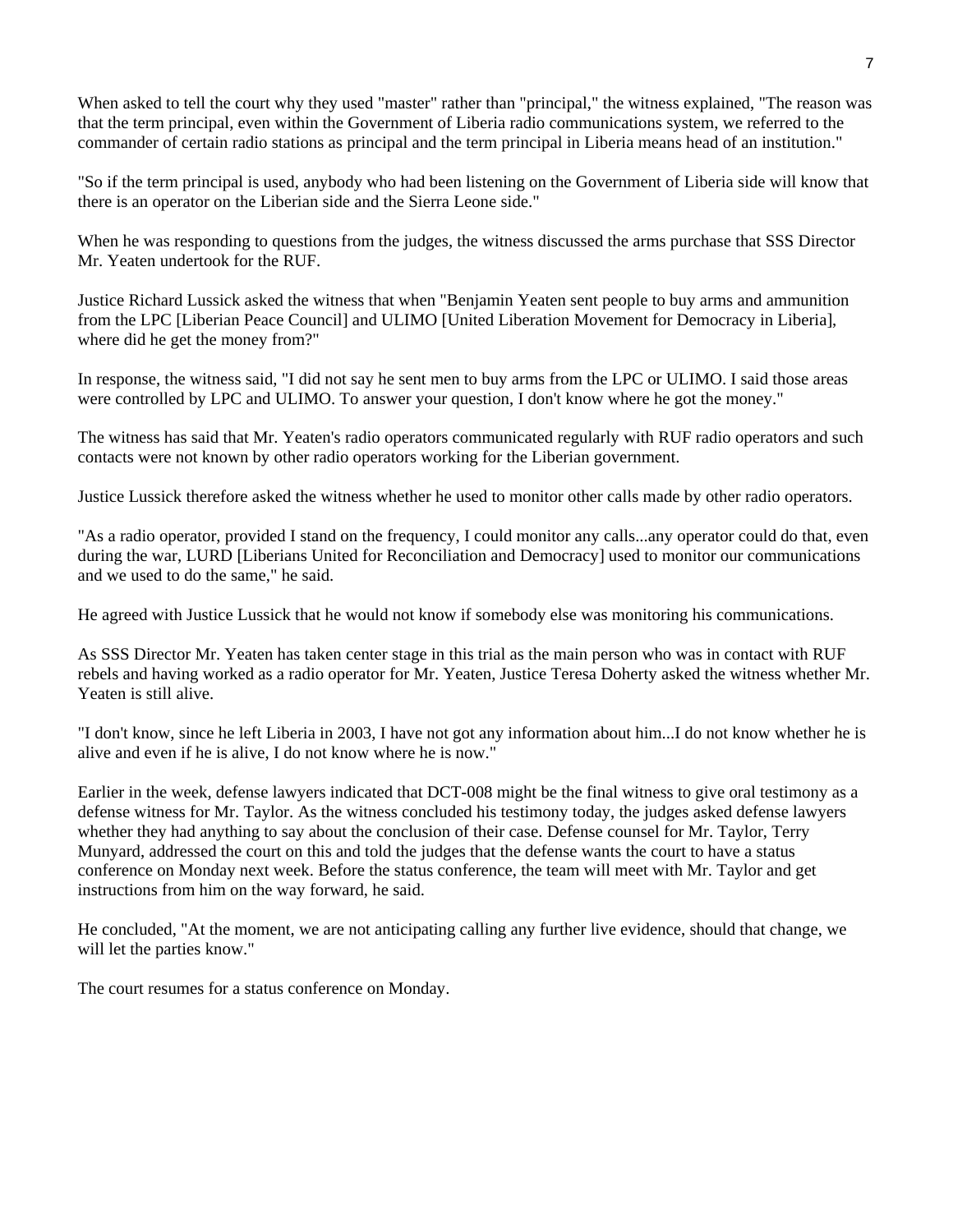

United Nations Mission in Liberia (UNMIL)

### **UNMIL Public Information Office Media Summary 8 September 2010**

*[The media summaries and press clips do not necessarily represent the views of UNMIL.]* 

#### **UN News in Liberia**

#### **UNMIL News**

#### **Maryland County Senator Identifies Cause of Influx of Drug Traffickers [**National Chronicle **]**

- Maryland County Senator John Ballout says the law against drug trafficking is weak, thereby leading to the release and influx of users .
- Speaking at the graduation exercise of the Haywood Mission High School in Monrovia , Senator Ballout said the use of harmful drugs is becoming common to the extend that it must now attract a robust fight .
- He told the students that the Legislature is considering instituting tougher laws that will curtail the use and trafficking of harmful drugs.
- Investigation shows that officers of the Drug Enforcement Agency (DEA), the Liberia National Police (LNP) as well as UNMIL Nigerian security officers are also linked to drug trafficking and usage.

#### **NEC Rules Out Referendum Possibility**

[*Also reported Radio Veritas, Sky FM, ELBC , Truth and Liberian Express* ]

- The Chairman of the National Elections Commission (NEC) has ruled out the possibility of conducting a referendum in the same year with the General and Presidential Elections.
- Mr. James Fromayan cited poor infrastructure as one of the reasons for the impossibility .
- He named unfavourable physical conditions as other reasons for the impossibility for a referendum ahead of the 2011 Elections .
- He also noted that the commission does not have the capacity to conduct any referendum because it wants to direct its energy to the 2011 Elections.
- Meanwhile the NEC Chairman has informed donors of the need of additional 65% budgetary allocation of the current NEC's budget .
- He said the additional allocation is necessary to cover possible runoff in 2011 adding that only the presidential runoff has appropriation.
- At the sametime the Deputy Special Representative of the Secretary General Moustapha Soumare has disclosed that Germany,Sweden and Spain have delivered their pledges to the commission .
- He said the European Union (EU) has also committed itself to providing funds to the coming elections.
- Mr. Soumarte pointed out that Japan, Denmark and Norway have shown willingness to contribute to the 2011 elections' budget .
- Tuesday's donor meeting was attended by the United Nations Development Program (UNDP), African Union (AU) , European Union (EU) , UNMIL , Representatives of the Liberian Government , ECOWAS , NEC , and others .

#### **Local News on Liberian issues**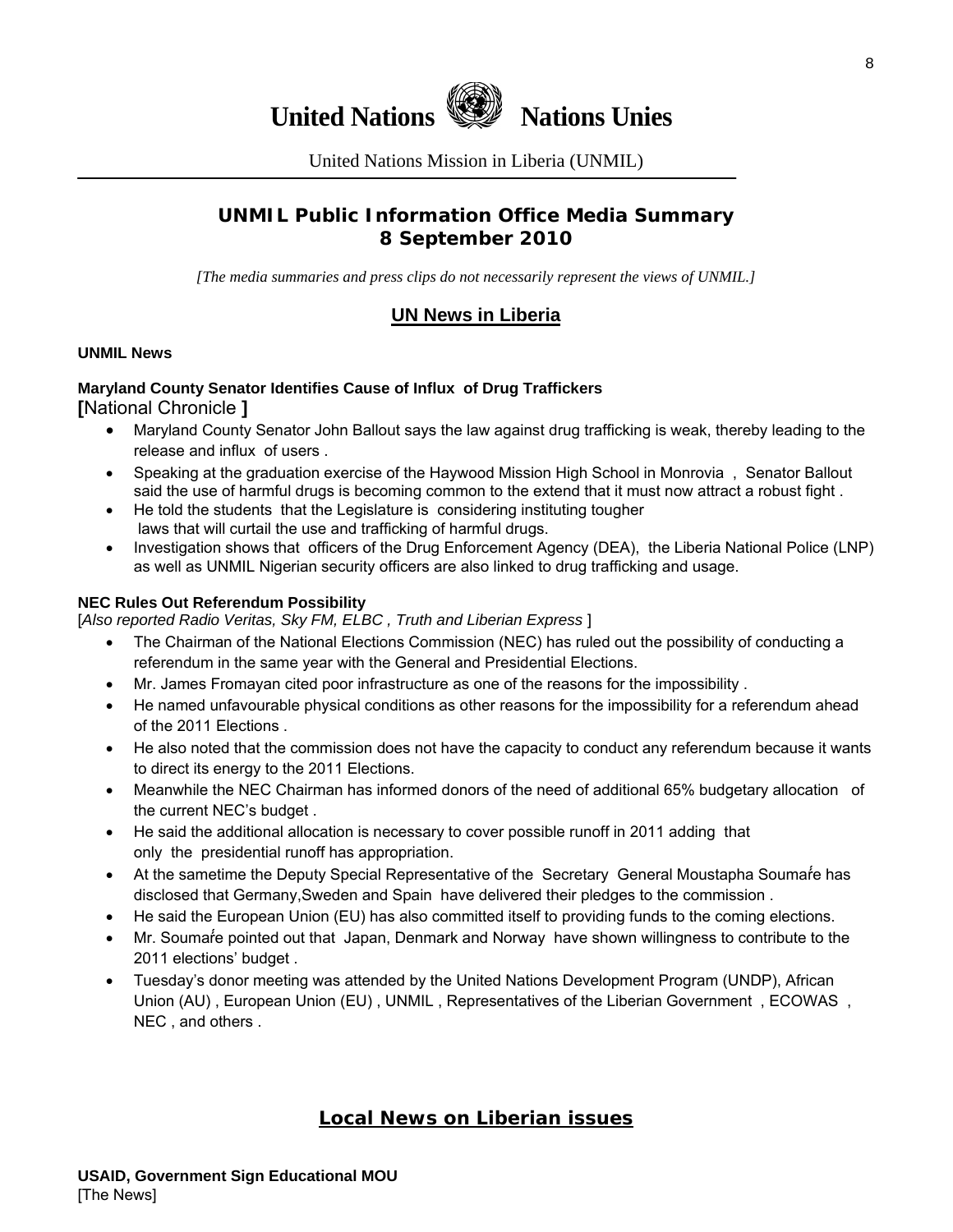- The United States Government through the United States Agency for International Development (USAID) and the Liberian Government are expected to sign a memorandum of understanding on additional educational support to Liberia.
- A release from the US Embassy says the agreement is aimed at affording Liberians the opportunity to access conventional academic systems, such as progress with formal and informal livelihood training programs.
- Under the agreement, Liberians will gain employment and maintain a healthy lifestyle with a focus to participate in community development programs.
- The Ministries of Education and Youth and Sports are key government partners to the agreement.

#### **Liberia's Kenneth Best , World Hero**

**[**Heritage, Inquirer, Daily Observer and News]

- The International Press Institute (IPI) has named Liberian Journalist Kenneth Best as one of the world 's 60 Press Freedom Heroes.
- The IPI has meanwhile invited Mr. Best to Vienna, Austria to a ceremony where he will receive his award .
- Mr. Best, who turns 72 in October, is the publisher of Liberia's oldest news paper , the Daily Observer.
- The IPI is the world's largest and oldest press organization founded in 1950 and is champion of press freedom through out the world .
- The group said it recognized Mr. Best for his meaningful contributions toward the welfare of press freedom and his outstanding performance as a journalist .
- In 2000, Mr. Best was also honored in the US by the IPS during its  $50<sup>th</sup>$  anniversary as one of the world's 50 Press Freedom Heroes.

#### **Finance Minister Encourages Lofa Diaspora Citizens**

[New Democrat, Liberian Express, Daily Observer and News]

- Finance Minister Augustine Ngafuan has urged Lofa citizens in the Diaspora to contribute immensely to ensure a successful July 26 celebrations in their county next year.
- According to Minister Ngafuan who also hails from Lofa, a successful July 26 celebrations in the county will mean well for all Lofa citizens.
- The Finance Minister also noted that Lofa citizens need to return home and rebuild their county.
- He spoke in the US during the induction of the Federation of Lofa Association in the Americas .
- The President of the Lofa Association in the Americas Arthur Zakamah thanked Minister Ngafuan for what he termed his inspirational speech.
- He pledged his group's commitment to the development of Lofa County .

#### **President Johnson Sirleaf Misled**

[Heritage]

- Nimba County Senator Adolphus Dolo says President Ellen Johnson Sirleaf was misled by government negotiators and technocrats that the APM Terminal Agreement is beneficial .
- The USD\$120 million 25-year agreement which speaks of the privatization of the Freeport of Monrovia, is being negotiated by the Inter-ministerial Committee headed by the Chairman of the National Investment Commission and representatives of the Dutch Company .
- The Nimba County Senator made the assertion Tuesday during a joint legislative hearing at the Capitol Building in Monrovia .
- He said the agreement will not yield enough revenue as purported by government's neglectors if ratified .
- According to him there are critical issues that still need to be addressed in the agreement that should not be overlooked .
- Senator Dolo urged government negotiators and technocrats to always properly advise the president on all agreements which according to him if not done might mortgage the country .

#### **Wulki Farm Charged for Tax Invasion]**

[New Republic]

- The Tax Court of Monrovia has ruled against the management of Wulki Farm in a case between the farm and government on tax envision.
- Government took Wulki Farm to court recently for what it termed 'refusal to pay real estate tax '.
- Tax Court Resident Judge Eva Mappy-Mongan ruled that Wulki Farm pays the sum of USD\$ 23,278,62 dollars effective October .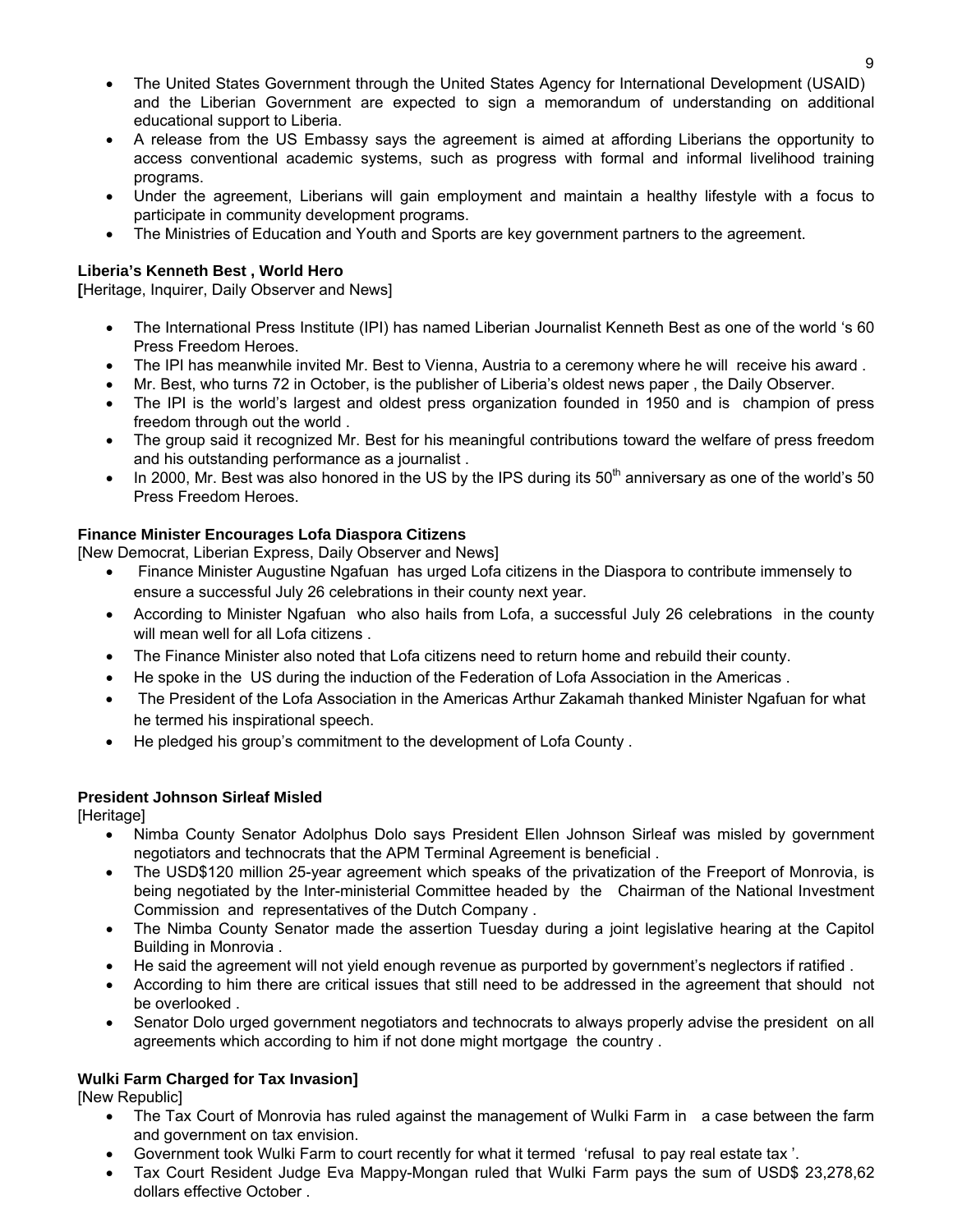- The court said failure on the part of the farm will amount to drastic legal action .
- Judge Mappy-Mongan said her ruling was based on the fact that the farm violated the revenue code of 2000 on real estate tax .
- Wulki Farm is owned by former Maritime Boss and renowned Businessman Benoni Urey .

#### **Accused Chinese Murderer Freed to eat Food of their Choice**

[Inquirer ]

- Criminal Court "B" says it will allow two Chinese men charged with "first degree murder" to eat any food of their choice and answer telephone calls ahead of final ruling .
- Criminal Court "B' Judge Blamo Dixon ordered the Ministry of Justice to feed the foreign defendants in the bailiwick of the court during lunch break of trail.
- The Ministry of Justice is also charged with the responsibility to purchase food for the accused from any reputable Chinese restaurant and bring it to the bailiwick of the court to feed the men .
- The judge also said the men are privileged to eat any African dish if they wish.
- Judge Dixon order comes after Defense Counsel argued that the Justice Ministry now sees it as habit to bring people to court with out preparation or attempt to feed them.

#### **Zimbabwe Football Association Complains Liberia**

#### **[New Democrat and National Chronicle]**

- The Zimbabwe Football Association has filed a complaint with the Confederation of African Football over the alleged ill-treatment of its national team in Liberia on the eve of Sunday's Cup of Nations qualifying match.
- ZIFA in a letter to CAF released on Tuesday accused the LFA of "psychological frustration".
- They alleged their team was taken from one hotel without electricity or water to another where some players had to sleep after midnight on mattresses on the floor.
- ZIFA also accused the LFA of delaying its players for three hours and deliberately puncturing a tire on the team bus.

#### **Star Radio** *(News monitored today at 09:00 am)*

#### **Finance Minister Encourages Diaspora Lofa Citizens**

*[ Veritas, Sky FM, and ELBC]*

#### **Ghana Electoral Commission Chairman Arrives in Liberia**

[*Also reported Radio Veritas, Sky FM, ELBC, Truth, and Truth***]**

- The Chairman of the Ghana Electoral Commission Dr. Kwadwo Afara-Gyan has arrived in the country.
- Dr. Afari-Gyan is in Liberia to conduct series of electoral working sessions with staff of NEC.
- NEC said Dr. Afari-Gyan's presence in the country is in response to a request through the International Foundation of Electoral System (IFES) by the Chairman of NEC.
- According to a release, Mr. James Fromayan made the request for Dr. Afari-Gyan to assist NEC in preparing for the 2011 Elections in Liberia.
- While in the country, the Ghana Electoral Commission Chairman will meet with key partners of NEC.

#### **Government's Delegation Meets Maryland Citizens**

*[Also reported Radio Sky FM and ELBC]*

- Internal Affairs Minister at the head of a high power Liberian Government's delegation has met with citizens of Plebo in Maryland County.
- The delegation includes the Ministers of Agriculture , Labor and Deputy Minister of Justice .
- They told citizens of Maryland that government has asked SIFCA to operate the oil palm plantation and called on them to cooperate .
- They said the company won a competitive bidding process to operate the plantation and said a concession agreement was being worked out .
- Minister Harrison Kanwea told the citizens that President Ellen Johnson Sirleaf respects the views of the people and was also concerned about the high unemployment situation in that part of the country .
- He noted that what ever is done against SIFCA has the propensity to discourage investors.
- In response ,the citizens agreed to receive and work with the company .
- They apologized to government for the inconvenience their opposition to the company caused.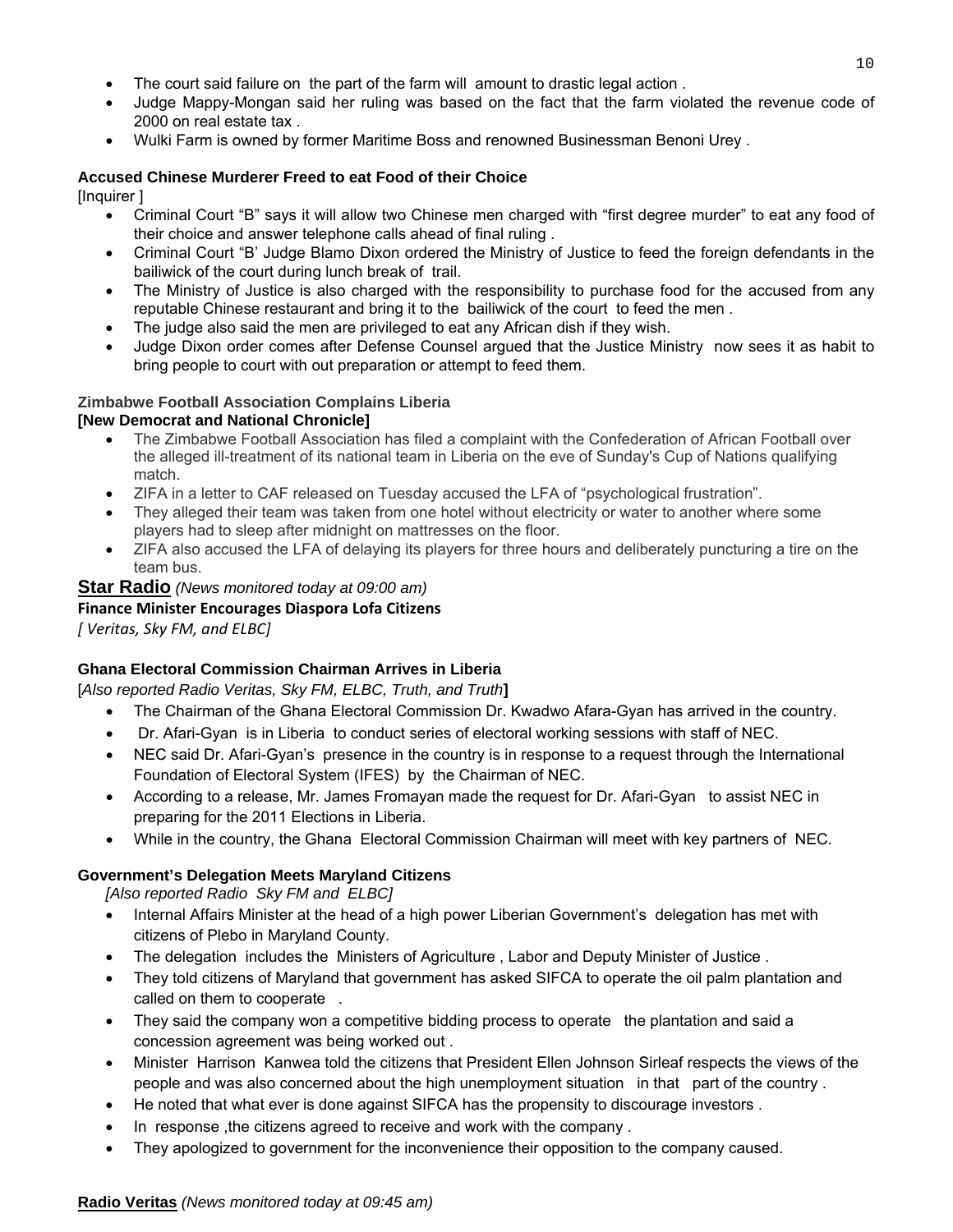#### **LRRRC Unawares, Liberian Refugees Repatriate**

*[Also Reported on Sky FM and ELBC]*

- The Liberia Repatriation Resettlement and Reintegration Commission (LRRRC) said it is unaware of reports that authorities in the Gambia have warned Liberian refugees in that country to integrate or return home .
- A reintegration officer of the LRRRC said contrary to the media reports, a new registration process is underway to update the status of Liberian refugees in the Gambia .
- Mr. Momolu Freemen said during the process the status of Liberian refugees in the Gambia will be determined .
- He said the LRRRC is working with the United Nations High Commission for Refugee (UNHCR) and the Gambian Government to ensure that Liberian refugees are given due courtesy in the process .
- He said the Liberian Government and UNHCR are monitoring the registration process .
- He said September 2011 is scheduled for the return of Liberian refugees in the sub-region.
- Mr. Freeman has meanwhile called on Liberian refugees in the Gambia to take advantage of the registration process.

#### **NPA Managing Director Reverts Stance Against APM Terminals**

*[Also reported on Sky FM and ELBC]*

- The Managing Director of the National Port Authority(NPA) has reverted to supporting the Government of Liberia and APM Terminal contract for the privatization of the Freeport of Monrovia.
- She told a joint Legislative hearing Tuesday that government has taken a policy decision to privatize the Freeport of Monrovia .
- She said the NPA Board of Directors has agreed to support the 120 million agreement that will improve infrastructure and address the plight of the port's employees .
- The Chairman of the National Investment Commission (NIC), Deputy Finance Minister for Revenue , the Executive Director ,the Public Procurement Concession Commission ( PPCC) and Assistant Justice Minister for Economic Affairs all endorsed the APM Terminal agreement which they said will help accelerate economic performance in the country .
- Earlier, the NPA Managing Director kicked against the agreement noting that it does not seek the welfare of employees and address other issues .

#### **Verbal Exchanges over EPA's Function**

*[Also reported on Sky FM and ELBC]*

- Verbal exchanges have ensued between the Environmental Protection Agency (EPA) and the Ministry of Land, Mine and Energy that the EPA is operating beyond bounds.
- Assistant Land, Mines and Energy Minister Beanford Weeks said the EPA is overstepping its bounds in the performance its statutory mandate .
- Details of Minister Weeks' comments are not available but the EPA has challenged him to cite one instance during which the agency usurped the function of any agency of government.
- The EPA also said it is taking aback by the Assistant Minister's allegation owing to the fact that he has the right to seek any information he wants from the EPA.

#### **Belleh District Development Association Debunks 15% Road Completion**

- The Belleh District Development Association said 75% of rehabilitation work on the Belleh Yala Road is completely contrary to media reports that only 15% of the road was done .
- A son of the district Kia Sah told the local media that the road is inaccessible to vehicles.
- The Chairman of the association Teto Johnson said the statement is a disservice to the company building the road .
- He said the company has assured residents of the district that the road will be completed during the dry season.
- Mr. Johnson also said the citizens are grateful to government for the road.

#### **Human Rights Group Calls for Halt on Sande Practices**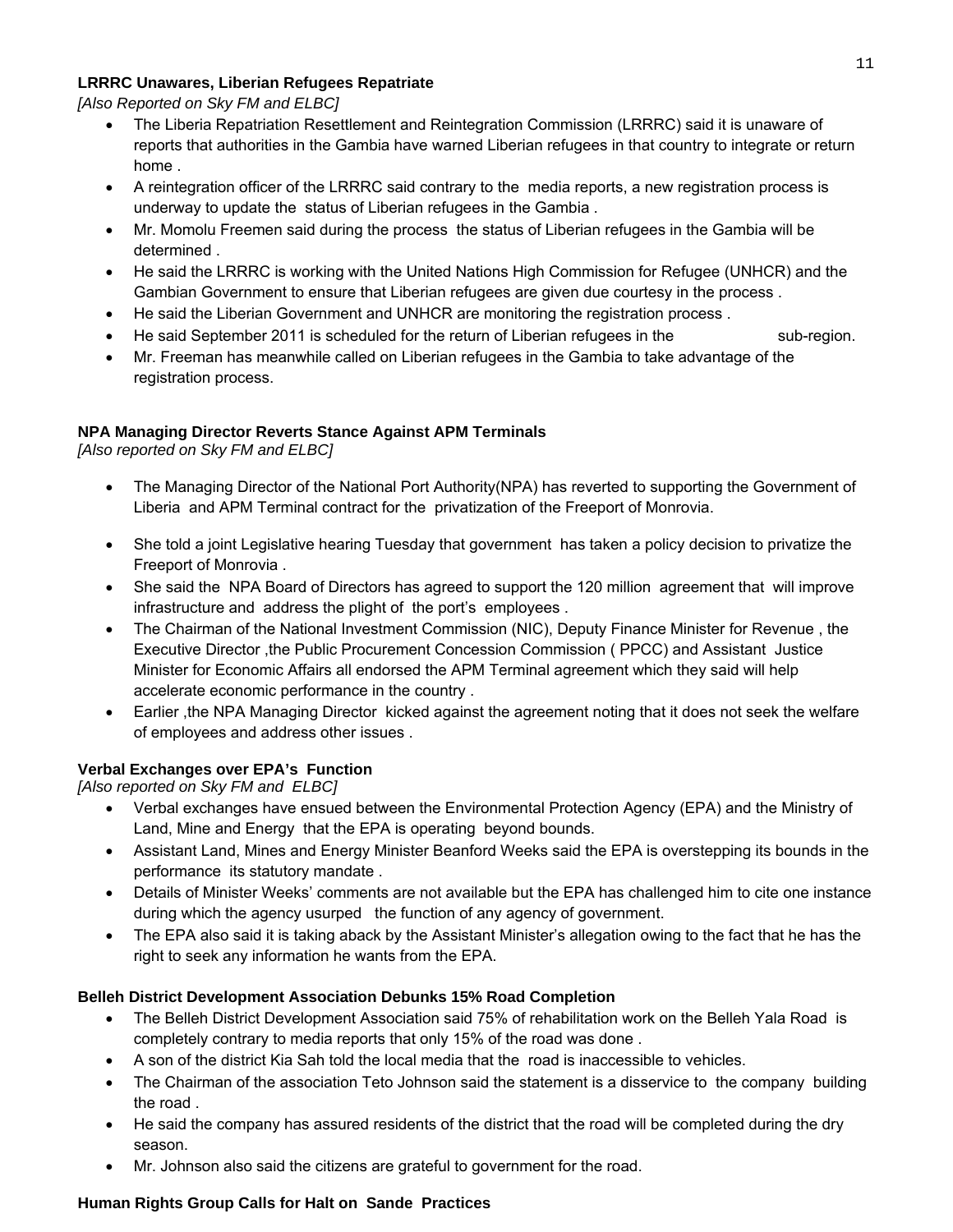- The local human rights group" Save Humanity " is calling for the abolition of the Sande Society in the mining town of Weaju , Grand Cape Mount County .
- A spokesman of the group Elijah Gbangee said the town is no more suitable for a Sande Society Bush .
- He said the presence of the Sande Society in the town is not healthy and posses threats to school-age girls and foreigners who are in some instances forcibly initiated in the society.
- The group's spokesman said Sande Society practices belong in the deep forest and not in the town that is inhabited by hundreds of non society members.

# **International Clips on Liberia**

#### **Liberia Faces Potential Destabilization [Xinhua and AP]**

A top UN envoy on Wednesday said that **Liberia** continues to face "potentially destabilizing" security challenges arising from multiple threats. The statement came as Ellen Margrethe Loj, the UN secretary‐ general's special representative and coordinator of UN operations in Liberia, briefed the UN Security Council on developments in the effort to consolidate peace in the West African nation.

"Mob violence, ethnic and communal tensions, competition for natural resources, land disputes, sexual and gender‐based violence and armed robbery," and alarming rates of unemployment, have all given rise to significant security concerns in Liberia, said Loj. With the country's presidential and legislative elections set to take place in September 2011, the government has initiated plans for the eventual takeover of security responsibilities from the United Nations peacekeeping mission in **Liberia** (UNMIL)."Given the fact that **Liberia's** major security threats are internal rather than external, it will be important to ensure that security agencies, especially the police, immigration and corrections services, are strengthened to meet their future operational challenges," noted Loj. "The reality is that much more external support will be required," she said.

#### **Chevron Says Liberia OKs offshore investment**

[Reuters]

Chevron Corp said on Wednesday the **Liberian** government has approved its investment in three deepwater concessions off the African country's coast. The company will acquire a 70 percent interest in the deepwater blocks LB‐11, LB‐12 and LB‐14, 12 to 110 miles south of **Liberia'**s capital, Monrovia. Exploration in the region is slated to begin in the fourth quarter. Elsewhere on the African continent, Chevron has exploration and production businesses in Angola, Chad, the Democratic Republic of the Congo, Nigeria and the Republic of the Congo. Shares of Chevron, based in San Ramon, California, rose a penny to \$77.06 in premarket trading. The stock has traded between \$66.83 and \$83.41 in the past 52 weeks.

## **International Clips on West Africa**

#### **Ivory Coast**

#### **Ivory Coast united by greed** [http://mondediplo.com](http://mondediplo.com/)

A billboard dominates the view from the roundabout in Yamoussoukro, the titular capital of Ivory Coast. In the distance the dome of the world's biggest church looms over the city. President Félix Houphouët-Boigny built the Basilique de Notre Dame de la Paix in his home town, which he made the capital. Ghastly in its proportions and extravagance, the church is a monument to his domineering yet economically successful leadership of Ivory Coast for more than 30 years after independence from France in 1960.The billboard shows two Ivorian men embracing, one wearing the distinctive hat of the Fula, a nomadic tribe of pastoralists. "Social cohesion – Tolerance and solidarity for reinforced social cohesion" is the slogan (in French). Bris, 18, doing his homework while working in his family shop next to the billboard, says: "It's about unifying the people. We are divided."The UN is responsible for the billboards, which are seen all over country but especially in the main city, Abidjan.

#### **Sierra Leone**